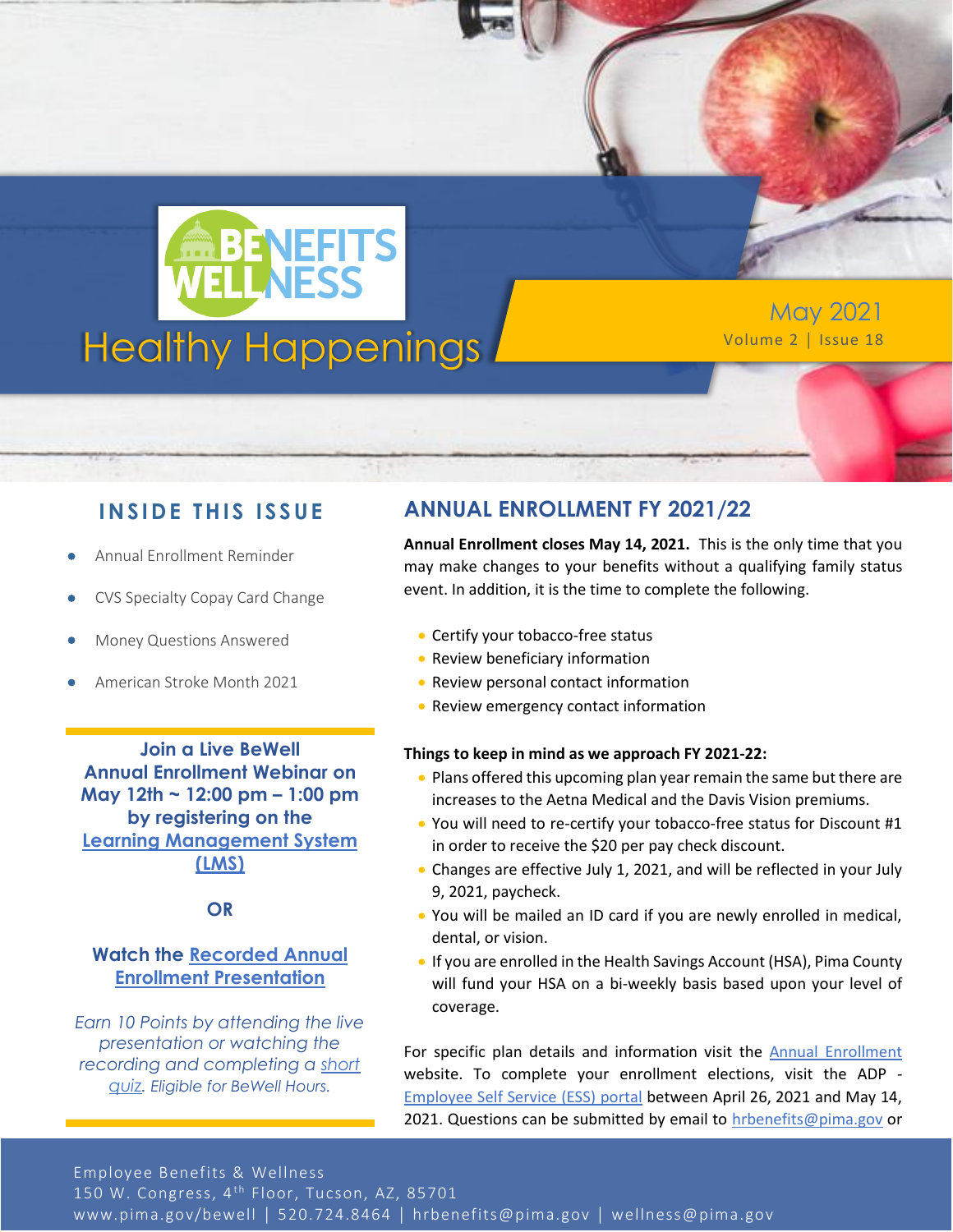# **CVS CAREMARK SPECIALTY COPAY CARD CHANGE**

Through the Pima County medical and pharmacy plan administered by Aetna and CVS/Caremark, you have access to affordable healthcare and medications. Any combined medical and pharmacy out-of-pocket costs are applied to your deductible. One way to reduce your out-of-pocket costs are to use manufacturer copay cards/ coupons. A copay card is a discount program provided by a drug manufacturer. When you use a copay card, the drug manufacturer pays part or all of the cost you're responsible for through your high deductible health plan.

#### IMPORTANT NOTICE FOR SPECIALTY RX CLAIMS EFFECTIVE JULY 1, 2021

Only the amount you actually pay will be applied toward your deductible or out-of-pocket maximum, when using a third party or manufacturer copay card or coupon. For example, if your deductible is \$2,000, and you use a copay card/coupon covering \$1,995 for a specialty Rx, you pay \$5 and the \$5 paid would be applied to your deductible and/or out-of-pocket maximum. The copay card/coupon will continue to pay for the \$1,995 specialty Rx cost, resulting in a \$5.00 cost to you; however, the \$1,995 paid by the copay card/coupon will not apply to your deductible/out-of-pocket maximum because you did not pay that amount out-of-pocket.

Your deductible or out-of-pocket maximum include the amounts you actually pay out-of-pocket. Using a copay card/coupon assists with the expense of the medication, but does not impact your overall deductible or out-of-pocket maximum.

## **ANSWERS TO ALL YOUR MONEY QUESTIONS**

Do you have a nagging financial question? It happens. Google may help, but Google is not a real human being that can understand all the details of your situation.

Join the SmartDollar financial coaches in a live Q&A session. They'll be available to answer any question you may have, from how to pay off debt effectively to budgeting tips and tricks and more. Bring your specific money questions, or just come to listen in and learn something new from others.

Snag your spot by registering below and join via Zoom (link sent after registering).

- [Tuesday, May 11th at 12 PM Central](https://ramseysolutions.zoom.us/webinar/register/WN_E3hY560gQhWII8zilMP7Mw)
- [Thursday, May 27th at 12 PM Central](https://ramseysolutions.zoom.us/webinar/register/WN_bCM4nLraQ4ql4UWXdXHjpg)
- [Tuesday, June 8th at 12 PM Central](https://ramseysolutions.zoom.us/webinar/register/WN_VcaVCZLOTZSsJGHP0gefHQ)
- [Thursday, June 24th at 12 PM Central](https://ramseysolutions.zoom.us/webinar/register/WN_s80XWqA6Q8uDP_tNGx7ypg)
- [Tuesday, July 13th at 12 PM Central](https://ramseysolutions.zoom.us/webinar/register/WN_J6U1vRTHQOuIbFz9QWUnMA)
- [Thursday, July 22nd at 12 PM Central](https://ramseysolutions.zoom.us/webinar/register/WN_rS90FLVSSRy9twSBrqGeGw)

For more information on how to enroll in SmartDollar visit the **SmartDollar Financial Wellness** webpage.